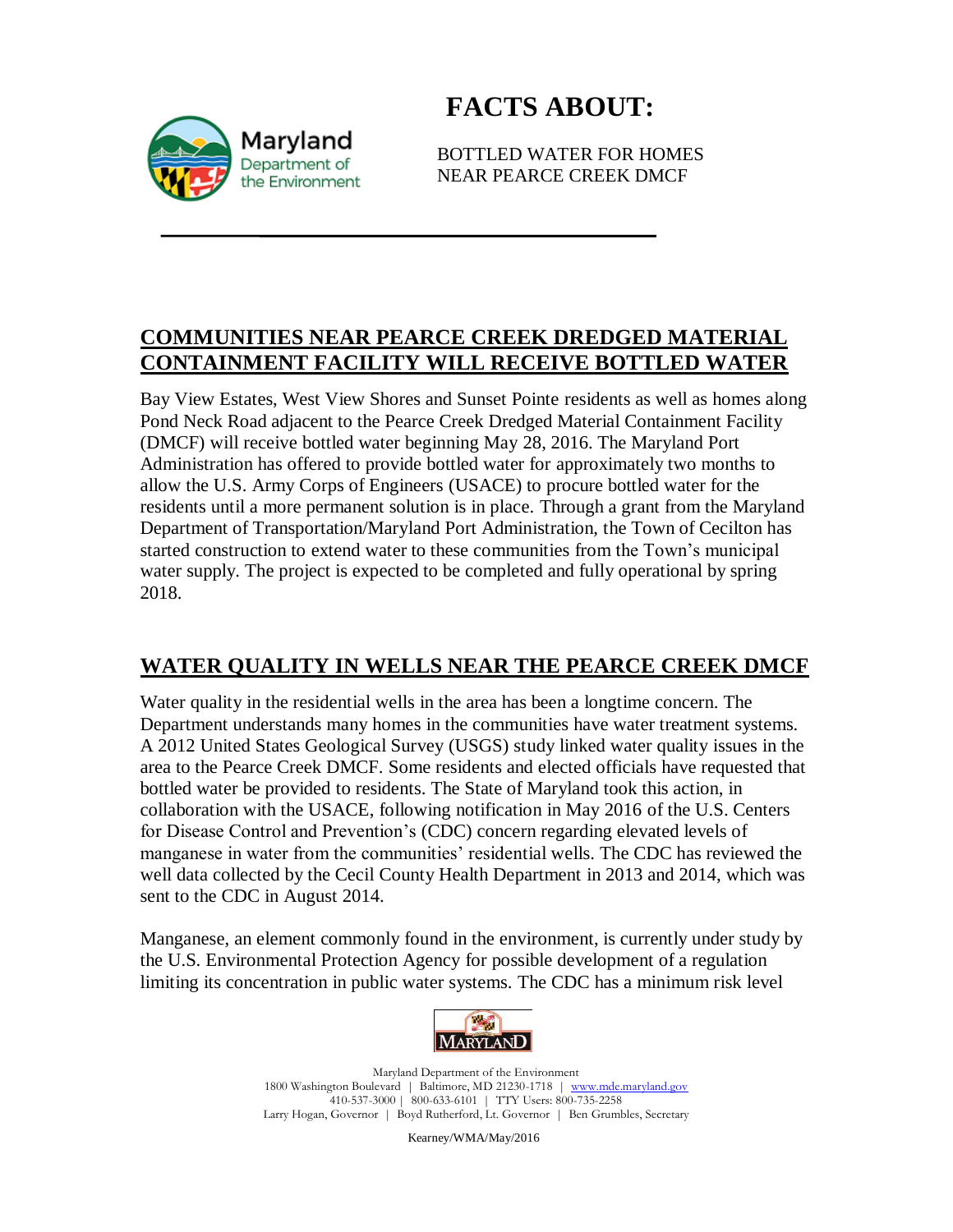(MRL) of 0.3 milligrams per liter and EPA has a residential tap water screening level (RSL) of 0.43 milligrams per liter.

The Maryland Department of the Environment has information from the Agency for Toxic Substances and Disease Registry (an arm of CDC) indicating that the levels of manganese present in the groundwater may present a public health concern for those on well water. The data showed that ten percent of the homes with treatment systems had concentrations above the advisory level. It is not clear whether this is due to inadequate maintenance of the individual treatment systems, high raw water levels of manganese or both. In addition, there are homes which do not have treatment systems. The safest course of action is the provision of bottled water to all residents until the public water system being provided by the Port is available to these residents. In addition to the initiative to provide bottled water, renewed outreach by the Port and the Maryland Environmental Service is planned to advise households on the proper maintenance of their water treatment systems.

For answers on health questions about manganese please see the attached Manganese – ToxFAQs. This fact sheet is also available at: <http://www.atsdr.cdc.gov/toxfaqs/TF.asp?id=101&tid=23>





Maryland Department of the Environment 1800 Washington Boulevard | Baltimore, MD 21230-1718 | www.mde.maryland.gov 410-537-3000 | 800-633-6101 | TTY Users: 800-735-2258 Larry Hogan, Governor | Boyd Rutherford, Lt. Governor | Ben Grumbles, Secretary

Kearney/WMA/May/2016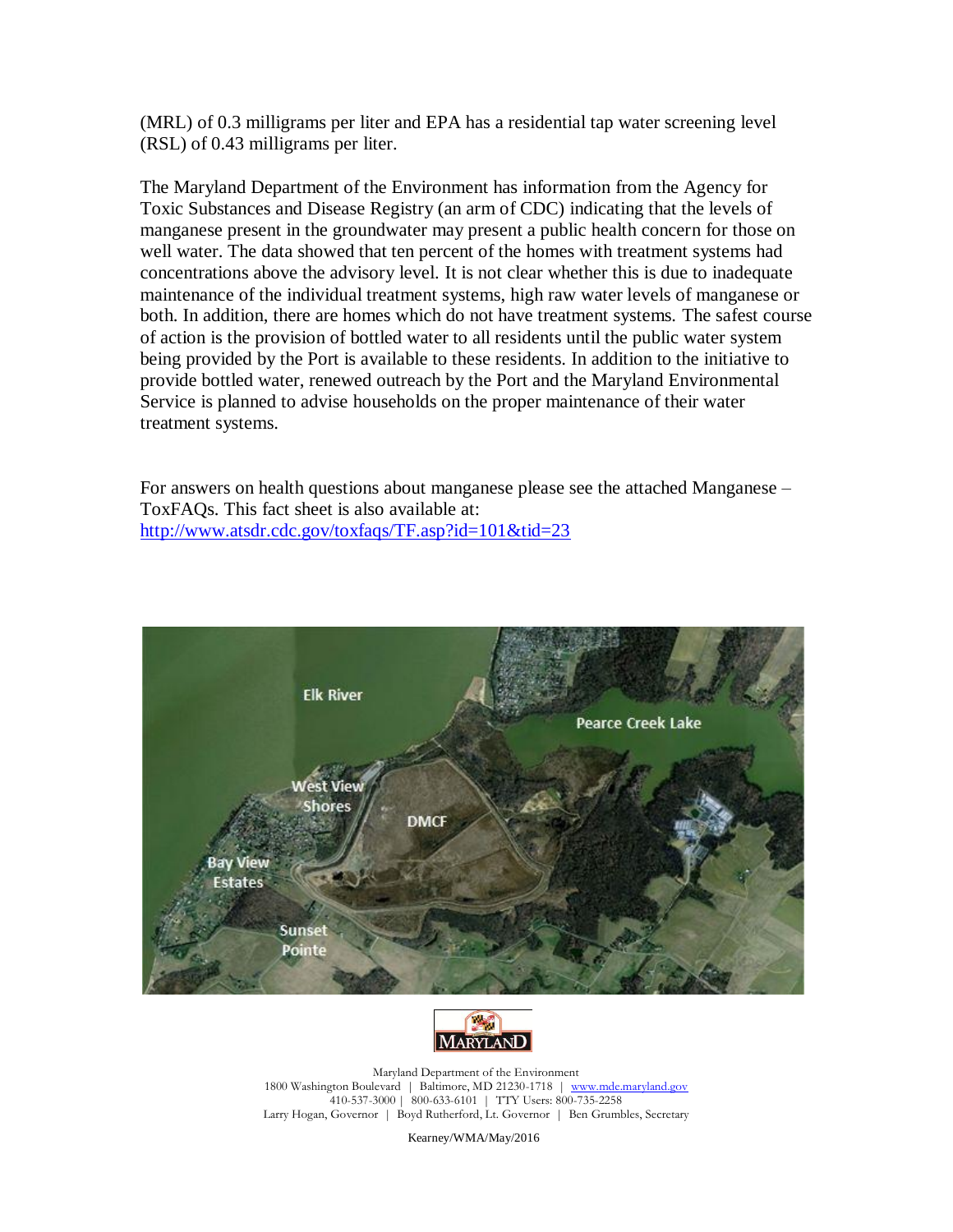# **Manganese - ToxFAQs™ Processe 6 CAS # 7439-96-5**

This fact sheet answers the most frequently asked health questions (FAQs) about manganese. For more information, call the CDC Information Center at 1-800-232-4636. This fact sheet is one in a series of summaries about hazardous substances and their health effects. It is important you understand this information because this substance may harm you. The effects of exposure to any hazardous substance depend on the dose, the duration, how you are exposed, personal traits and habits, and whether other chemicals are present.

> **HIGHLIGHTS: Manganese is a trace element and eating a small amount from food or water is needed to stay healthy. Exposure to excess levels of manganese may occur from breathing air, particularly where manganese is used in manufacturing, and from drinking water and eating food. At high levels, it can cause damage to the brain. Manganese has been found in at least 869 of the 1,669 National Priorities List (NPL) sites identified by the Environmental Protection Agency (EPA).**

### **What is manganese?**

Manganese is a naturally occurring metal that is found in many types of rocks. Pure manganese is silvercolored, but does not occur naturally. It combines with other substances such as oxygen, sulfur, or chlorine. Manganese occurs naturally in most foods and may be added to some foods.

Manganese is used principally in steel production to improve hardness, stiffness, and strength. It may also be used as an additive in gasoline to improve the octane rating of the gas.

### **What happens to manganese when it enters the environment?**

- **•** Manganese can be released to the air, soil, and water from the manufacture, use, and disposal of manganese-based products.
- **•** Manganese cannot break down in the environment. It can only change its form or become attached to or separated from particles.
- **•** In water, manganese tends to attach to particles in the water or settle into the sediment.
- **•** The chemical state of manganese and the type of soil determine how fast it moves through the soil and how much is retained in the soil.
- **•** The manganese-containing gasoline additive may degrade in the environment quickly when exposed to sunlight, releasing manganese.

### **How might I be exposed to manganese?**

- **•** The primary way you can be exposed to manganese is by eating food or manganese-containing nutritional supplements. Vegetarians, who consume foods rich in manganese such as grains, beans and nuts, as well as heavy tea drinkers, may have a higher intake of manganese than the average person.
- **•** Certain occupations like welding or working in a factory where steel is made may increase your chances of being exposed to high levels of manganese.
- **•** Manganese is routinely contained in groundwater, drinking water, and soil at low levels. Drinking water containing manganese or swimming or bathing in water containing manganese may expose you to low levels of this chemical.

### **How can manganese affect my health?**

Manganese is an essential nutrient, and eating a small amount of it each day is important to stay healthy.

The most common health problems in workers exposed to high levels of manganese involve the nervous system. These health effects include behavioral changes and other nervous system effects, which include movements that may become slow and clumsy. This combination of symptoms when sufficiently severe is referred to as "manganism". Other less severe nervous system effects such as slowed hand movements have been observed in some workers exposed to lower concentrations in the work place.



Agency for Toxic Substances and Disease Registry Division of Toxicology and Human Health Sciences